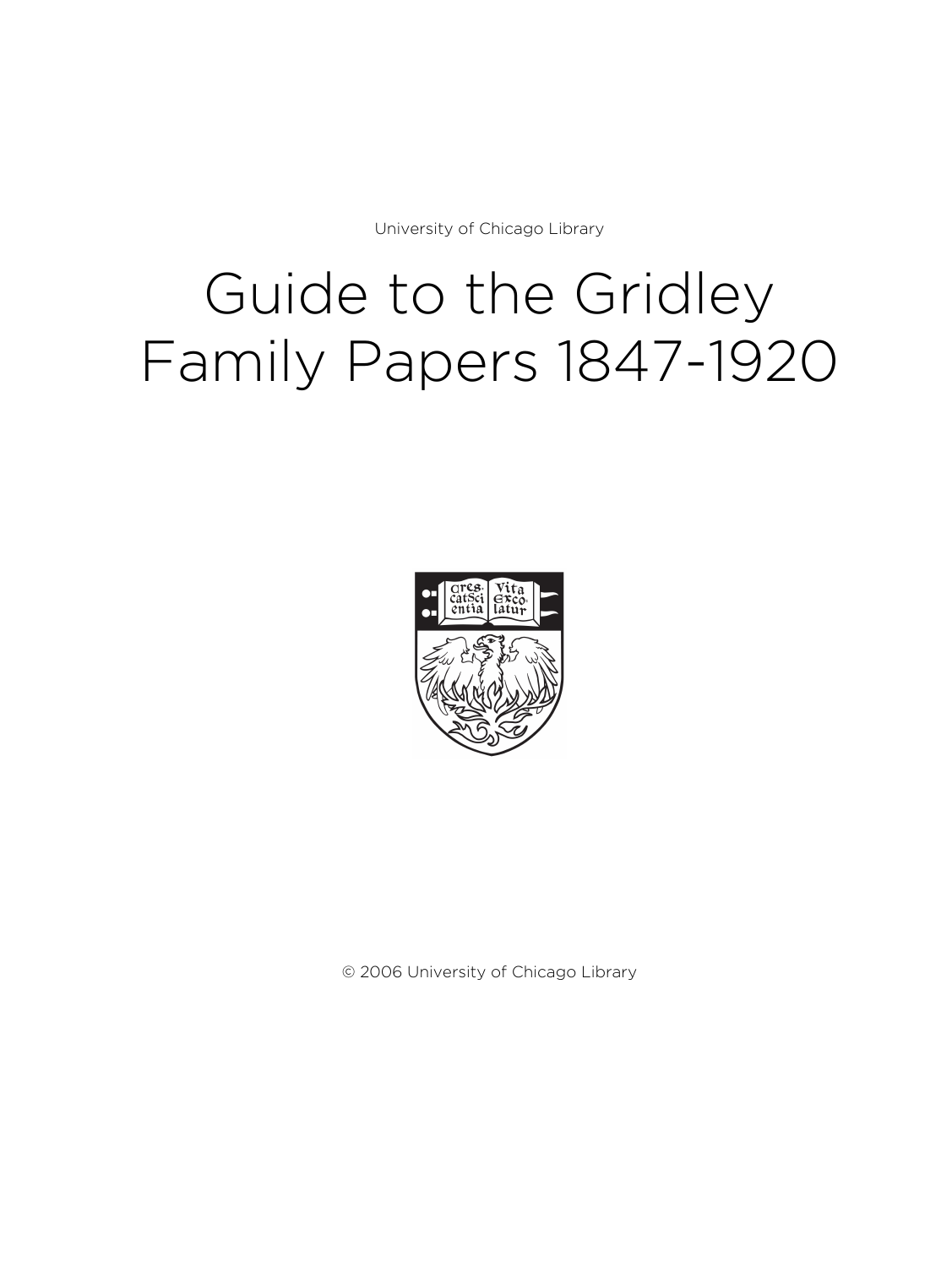# **Table of Contents**

| Descriptive Summary               | 3 |
|-----------------------------------|---|
| Information on Use                | 3 |
| Access                            | 3 |
| Citation                          | 3 |
| <b>Biographical Note</b>          | 3 |
| Scope Note                        | 4 |
| <b>Related Resources</b>          | 4 |
| Subject Headings                  | 4 |
| <b>INVENTORY</b>                  | 4 |
| Series I: Letters, 1845-1880      | 4 |
| Series II: George Gridley Letters |   |
| Series III: Business Papers       | 6 |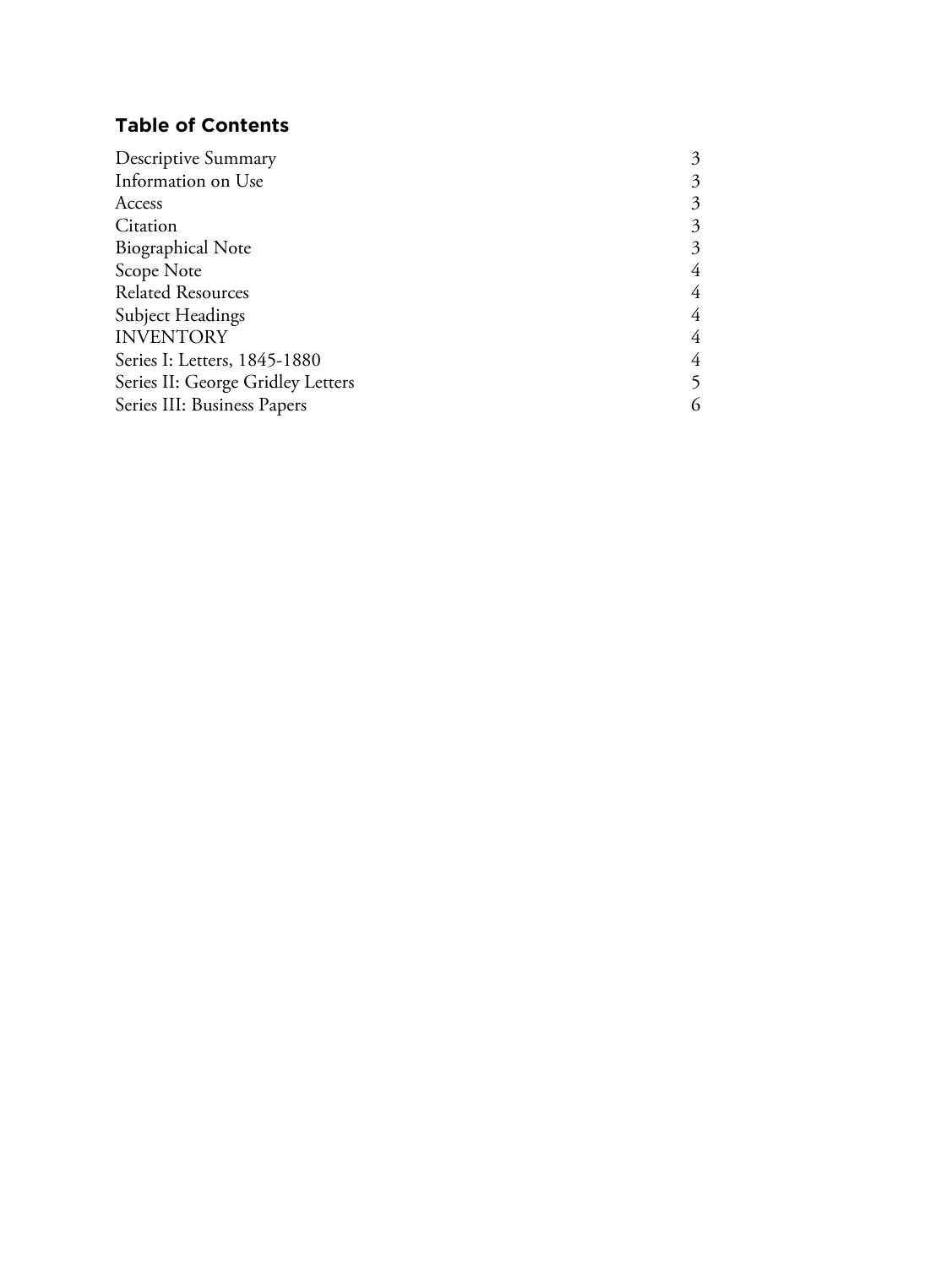## **Descriptive Summary**

| <b>Identifier</b> | <b>ICU.SPCL.GRIDLEY</b>                                                                                                                                                                                                                                                                                                                                                                                                                                                   |
|-------------------|---------------------------------------------------------------------------------------------------------------------------------------------------------------------------------------------------------------------------------------------------------------------------------------------------------------------------------------------------------------------------------------------------------------------------------------------------------------------------|
| <b>Title</b>      | Gridley Family. Papers                                                                                                                                                                                                                                                                                                                                                                                                                                                    |
| Date              | 1847-1920                                                                                                                                                                                                                                                                                                                                                                                                                                                                 |
| <b>Size</b>       | 1.5 linear ft. $(3 \text{ boxes})$                                                                                                                                                                                                                                                                                                                                                                                                                                        |
| <b>Repository</b> | Special Collections Research Center<br>University of Chicago Library<br>1100 East 57th Street<br>Chicago, Illinois 60637 U.S.A.                                                                                                                                                                                                                                                                                                                                           |
| <b>Abstract</b>   | The Gridley Family Papers consist of approximately 1500 items, most of<br>which are family letters. The next largest category is business letters, receipts<br>and bills. There is also a small amount of miscellaneous printed matter:<br>clippings, advertisements, circulars, etc. The papers date from around 1847<br>through the decade 1910-1920, reflecting the lives of three generations of<br>Gridleys, their relatives, their friends and business associates. |

## **Information on Use**

## **Access**

No restrictions.

## **Citation**

When quoting material from this collection, the preferred citation is: Gridley Family. Papers, [Box #, Folder #], Special Collections Research Center, University of Chicago Library

# **Biographical Note**

The Gridley collection consists of approximately 1500 items, most of which are family letters. The next largest category is business letters, receipts and bills. There is also a small amount of miscellaneous printed matter: clippings, advertisements, circulars, etc. The papers date from around 1847 through the decade 1910-1920, apparently embracing three generations of Gridleys, their relatives, their friends and business associates.

Most of the family lived in northern Illinois, in the smaller towns and villages. Some were farmers, but generally they appear to have involved themselves in independent businesses such as that of commission merchant, or real-estate. The Gridleys were related in some way with the descendants of one John Cary, allegedly a soldier in the Revolutionary War. These descendants were very much interested in genealogy, and a large number of the letters have to do with their activities in this line. Among the business papers, the chief concern is with real estate in a period extending roughly from the civil war to 1915.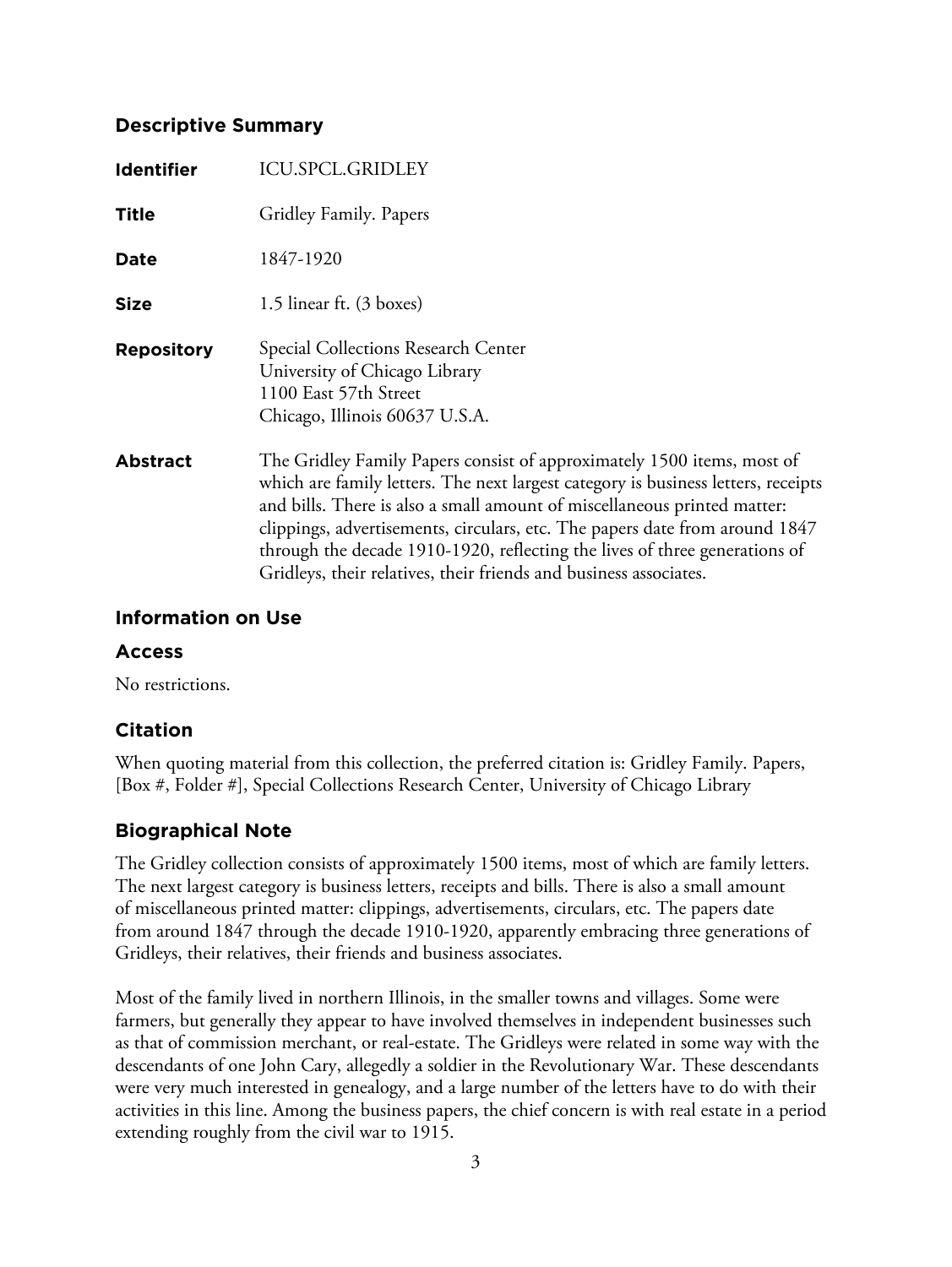## **Scope Note**

The Gridley Family Papers consist of approximately 1500 items, most of which are family letters. The next largest category is business letters, receipts and bills. There is also a small amount of miscellaneous printed matter: clippings, advertisements, circulars, etc. The papers date from around 1847 through the decade 1910-1920, reflecting the lives of three generations of Gridleys, their relatives, their friends and business associates.

# **Related Resources**

The following related resources are located in the Department of Special Collections:

http://www.lib.uchicago.edu/e/spcl/select.html

# **Subject Headings**

• Gridley family

# **INVENTORY**

# **Series I: Letters, 1845-1880**

This is a file of letters filed alphabetically by name of writer, mostly to Elisha Gridley and his wife. The bulk of the letters fall between the years 1845 and 1880.

**Box 1 Folder 1** Correspondence A **Box 1 Folder 2** Correspondence B **Box 1 Folder 3** Correspondence C **Box 1 Folder 4** Correspondence D **Box 1 Folder 5** Correspondence E **Box 1 Folder 6** Correspondence F **Box 1 Folder 7** Correspondence G **Box 1 Folder 8** Correspondence H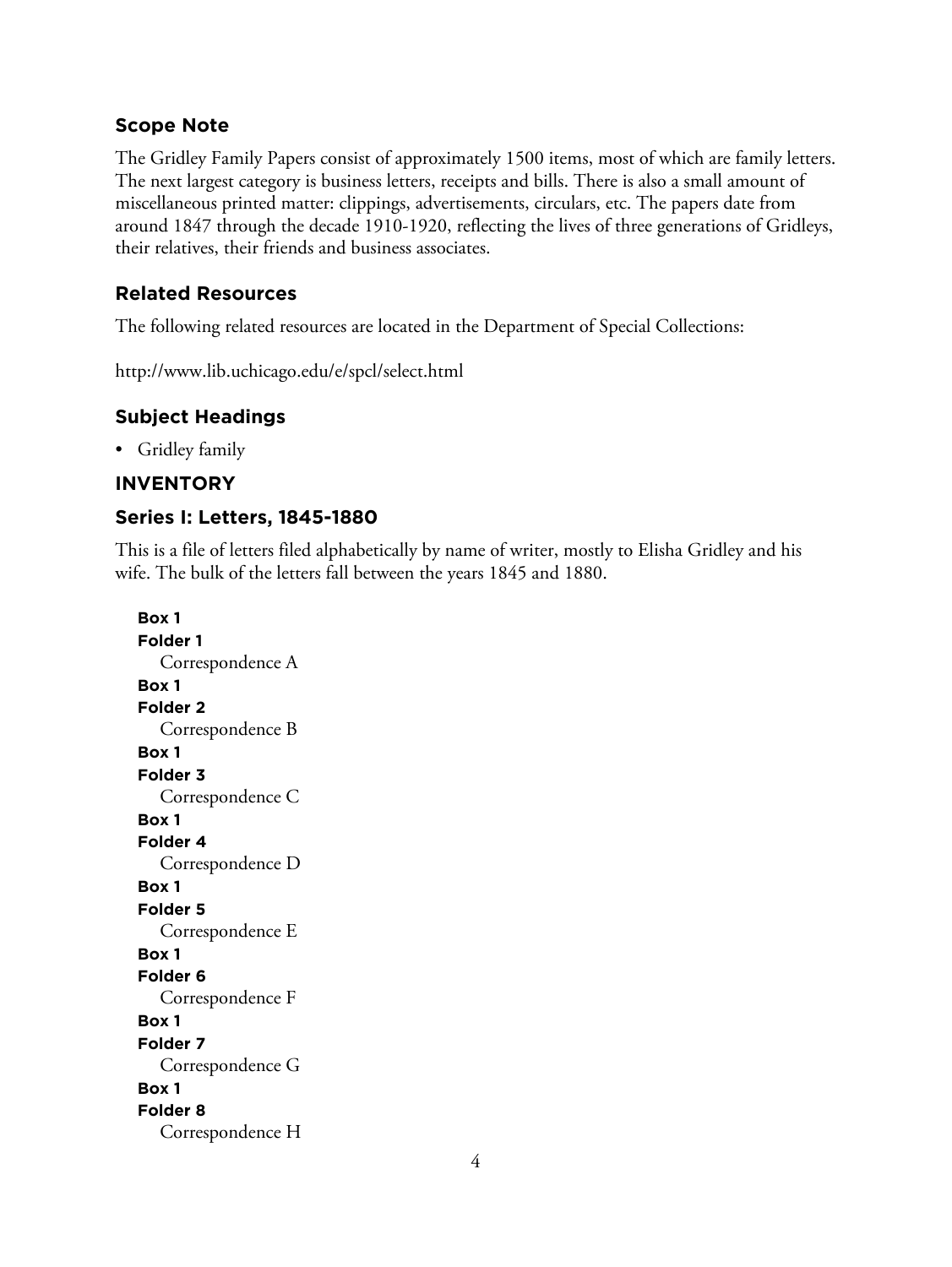**Box 1 Folder 9** Correspondence I-L **Box 1 Folder 10** Correspondence M-P **Box 1 Folder 11** Correspondence R-S **Box 1 Folder 12** Correspondence T-Z

## **Series II: George Gridley Letters**

#### **Box 1**

#### **Folder 13**

Letters from E. H. Moore, a University of Illinois friend of George Gridley's, dating from 1869.

**Box 1**

## **Folder 14**

Letters from Rev. Nelson Cook and family; George Gridley was friendly with the son, Lyman.

## **Box 1**

#### **Folder 15**

Letters from the Davison family, in California.

#### **Box 1**

#### **Folder 16**

Letters from Fred L. Hatch & family to George Gridley.

## **Box 1**

## **Folder 17**

Letters from Field family, pre-Civil War.

#### **Box 1**

#### **Folder 18**

Letters from Kiefer, Schantz, Hickop, and Ormsby families.

## **Box 1**

## **Folder 19**

Gridley family letters

#### **Box 1**

#### **Folder 20**

"Social and Business Letters -- Horace E. Partridge"

## **Box 2**

#### **Folder 1**

Letters from Gannett family

# **Box 2**

## **Folder 2**

Letters from various friends of Gridley family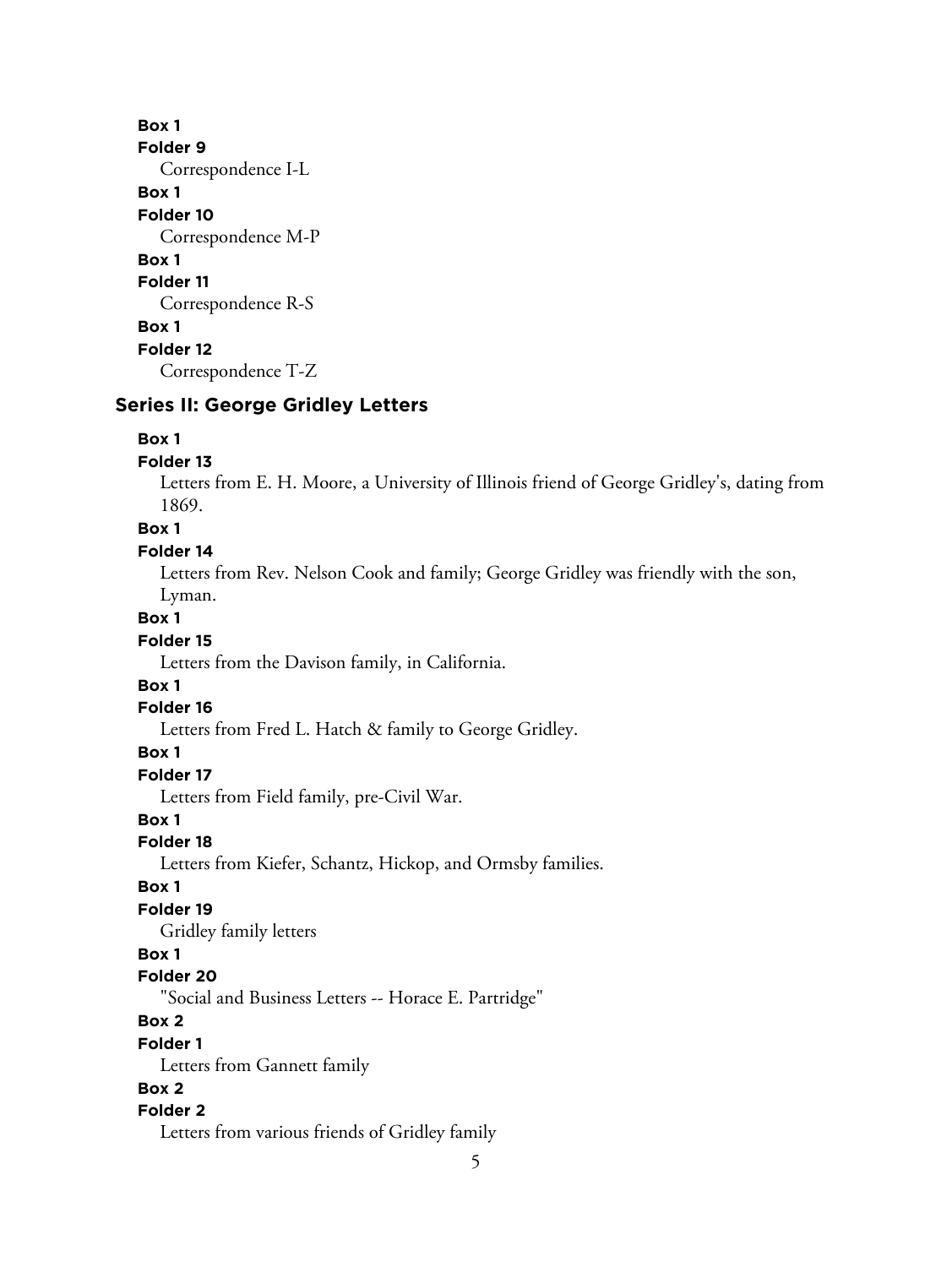**Box 2 Folder 3** Watson Pickrell, a University friend of G. Gridley **Box 2 Folder 4** Squier, Bennett, & Bruce families **Box 2 Folder 5** Members of "Western Branch, John Cary Descendents" **Box 2 Folder 6** Talcott and Barber families **Box 2 Folder 7** Letters from various friends of Gridley family **Box 2 Folder 8** Letters from various friends of Gridley family **Box 2 Folder 9** Letters from various friends of Gridley family **Box 2 Folder 10** Letters from various friends of Gridley family **Box 2 Folder 11** Letters from various friends of Gridley family **Box 2 Folder 12** Gridley Family letters **Box 2 Folder 13** Gridley Family letters **Box 2 Folder 14** Gridley Family letters **Box 2 Folder 15** Gridley Family letters **Series III: Business Papers Box 3 Folder 1** Miscellaneous business papers, mostly of Elisha Gridley, ca. 1850-1880.

**Box 3 Folder 2**